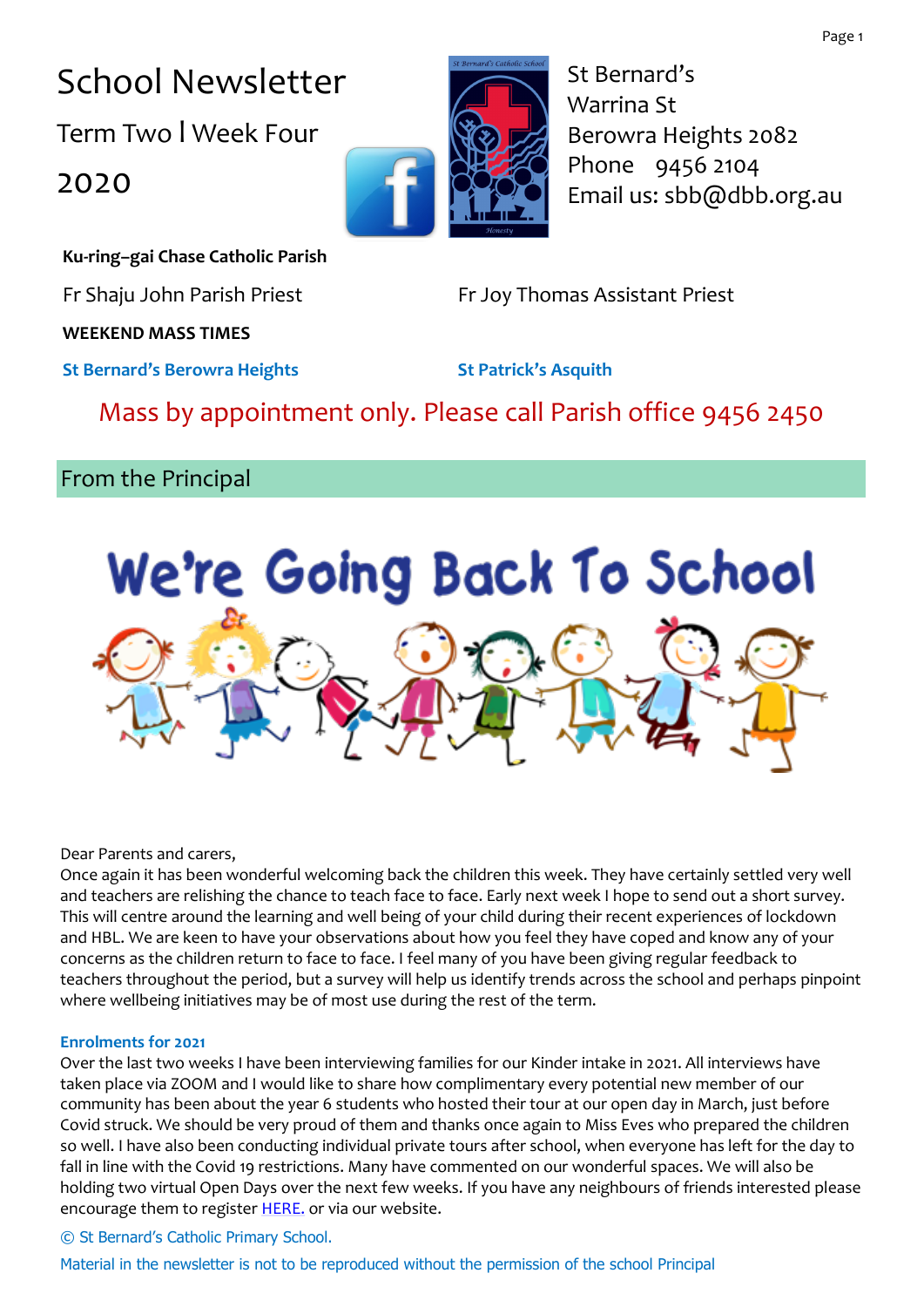#### **Birthday Celebrations**

It is important to keep up our traditions at this time and celebrating a Birthday with the class and friends is one we wish to keep. To fall in line with a more safe approach at this time however, I ask that store bought treats are provided. It is safer at this time if the items are individually wrapped and sealed. Thank you once again for your support. However I ask you not to send lolly bags, a single treat is plenty.

#### **Staggered Drive Thru from week 5**

Thank you for your support with the compulsory 'Drive Thru'. We are getting quicker every day as both parents and students get used to the process. Mrs Cottrell has clearly had some success in getting Kinder to recognise their surnames! Next week when all grades return, we hope to modify the procedure a little and stagger the pick up times in an effort to speed up the process for parents waiting.

**Kinder, Year 1 AND their siblings** (about half the school) will be ready for pick up in the church car park at **3PM**. If your child / children are in this group please try and be ready to pick them up at **3PM**. No child will be abandoned if you are late of course, they will simply wait with the others under teacher supervision.

**Years 2,3,4,5 & 6** Will be dismissed at **3.10PM** as usual. Please try not to arrive any earlier than **3.10** to pick up these grades as you will be asked to move on if your child is not ready and waiting for you.

#### **FULL RETURN TO SCHOOL NEXT WEEK**

The following information is aimed at parents of older children but I feel some of the information can be transferred to younger children with your guidance. Please view it personally and consider some of the strategies it suggests, it may help with preparation for a full return to school:

[School TV Transitioning Back](https://schooltv.me/wellbeing_news/special-report-coronavirus-transition-back)

#### **Staff Development Day Friday 3rd July (last day of Term 2)**

You may be aware that the Diocese of Sydney and Parramatta held two Staff Development Days at the start of term 2. Broken Bay decided at that point to have just one and to hold the other over till a later date in the term, anticipating that this may be useful in the face of an ever changing situation. Schools have been notified by the Catholic Schools Office Broken Bay that Friday 3rd July should be taken as a system staff development day.

#### **Final Word**

Enjoy the weekend ahead, rug up, I fear we may all be indoors if the weather reports are to be believed. Let's look forward to next week when our spaces will be full again!

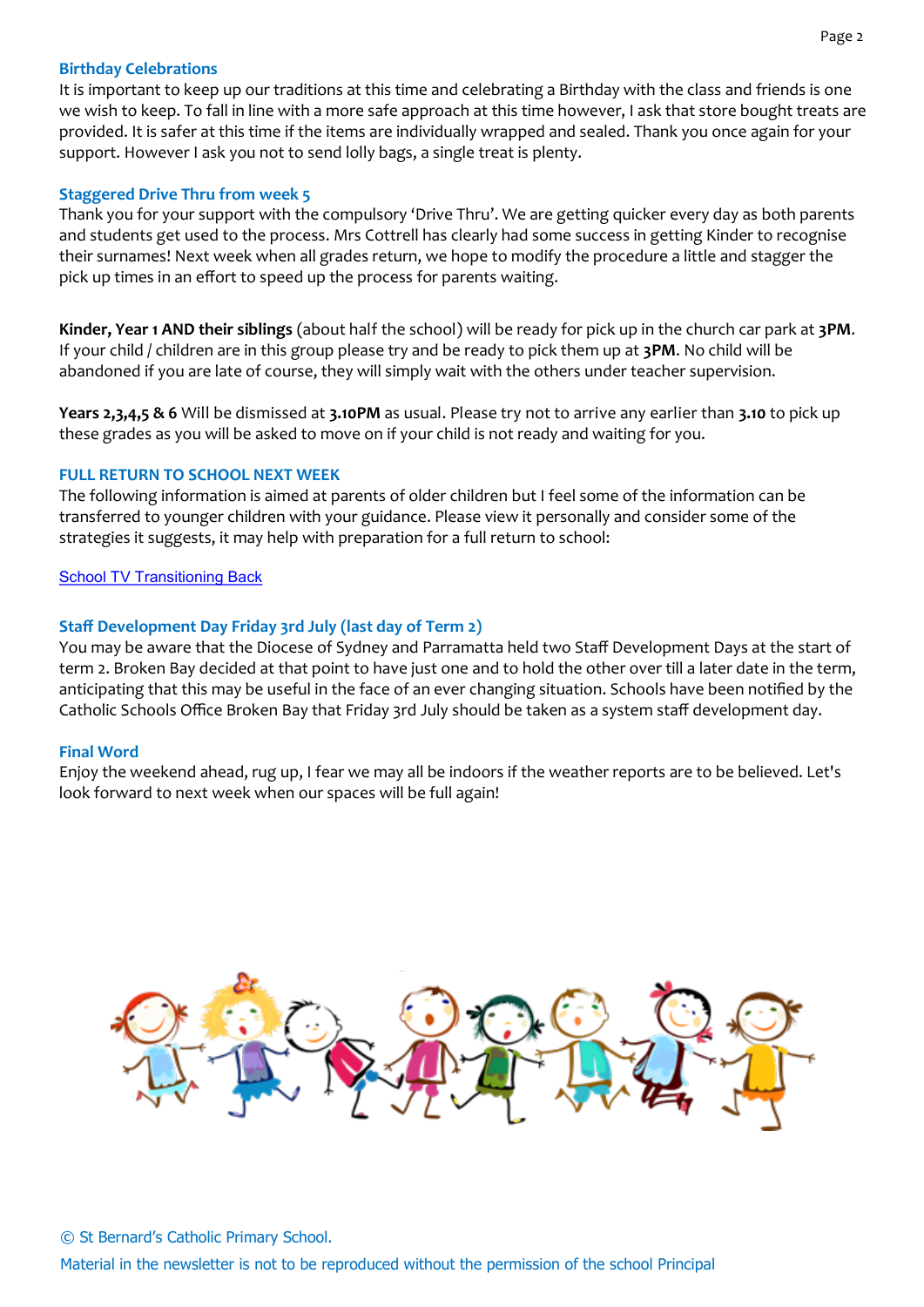## From the REC (Jackie Tod)

#### **Weekend Masses**

As Ku-ring-Gai Chase Parish is now able to have a small number of participants at Masses, please contact the Parish office if you would like to book in to attend one of these. Masses will continue being live streamed through the Ku-ring-Gai Chase Parish Facebook page on Saturday evenings at 5pm and Sunday morning at 9am. If you receive the Friday email from Ku-ring-Gai Chase Parish, you will receive the Children's Liturgy video link and activity in this email. If you would like to receive this communication, please contact the parish office on 9456 2450.

#### **Caritas**

Thank you so much to those families who have returned their Project Compassion Boxes. If you still have yours at home, please have your children return them to school as soon as possible. God Bless

Jackie Tod



Wellbeing (Madeleine Cottrell)



It's just not your child that you have to look after!

An important part of being a parent is looking after yourself too.

Parenting is a demanding job especially at the moment and takes a lot of physical and emotional energy.

It can be easy to lose sight of the importance of looking after yourself. If you're tired, stressed or exhausted, it's difficult to be the parent that you're striving to be.

But when you feel happy and well you're better able to cope with stress, maintain relationships and enjoy parenthood.

Australian Childhood Foundation has produced an article **'Movement, Mindfulness, Making, & Message**' which has lots of helpful hints for wellbeing at home. Engaging in the four Ms every day- Movement, Mindfulness, Making & Message- might be a simple scaffold to engage with when sharing extended time together at home.

© St Bernard's Catholic Primary School. Material in the newsletter is not to be reproduced without the permission of the school Principal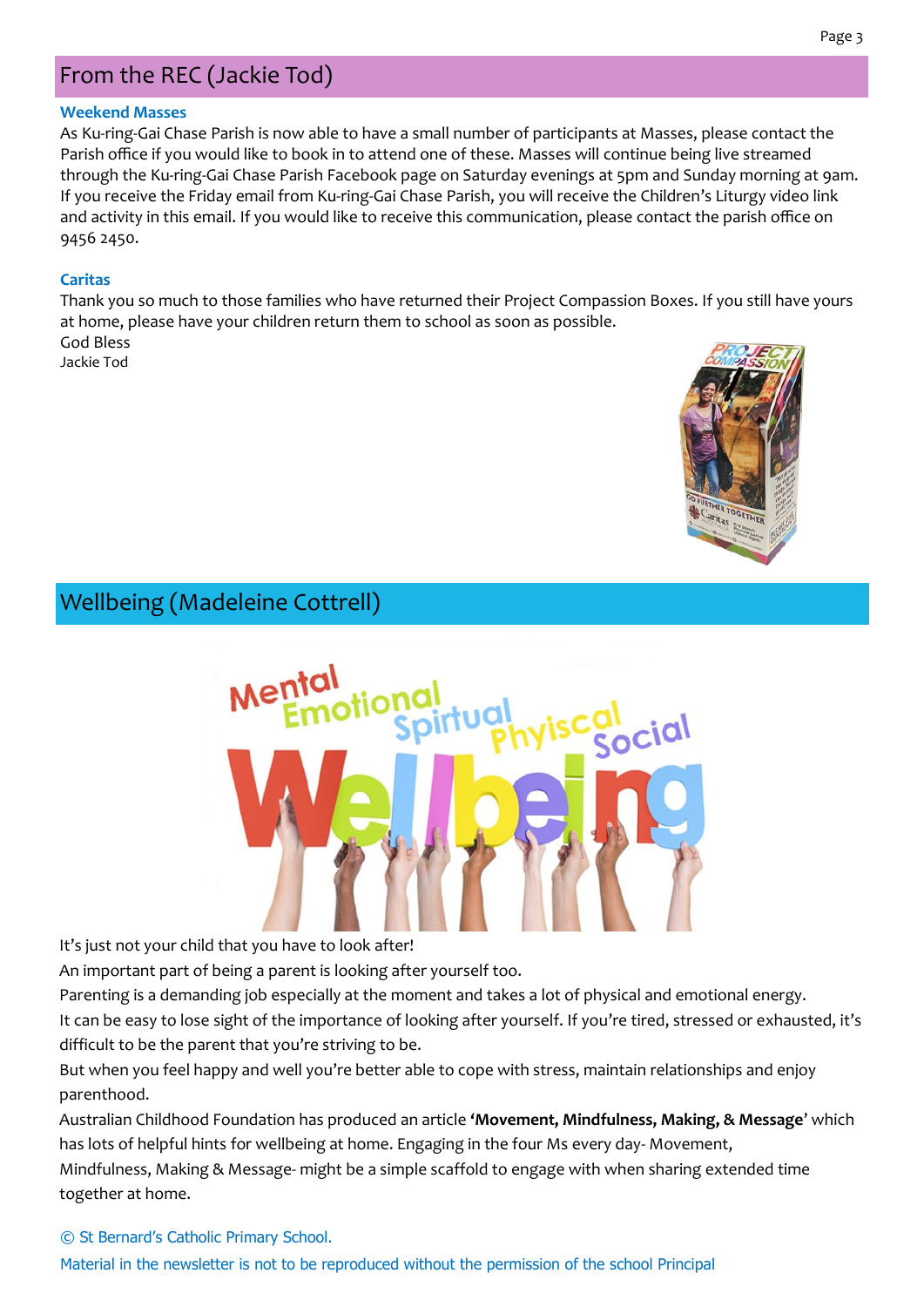

# At Home Together with the Four M's **Php**

## Movement, Mindfulness, Making, & Message



#### **Purpose:**

Following are some online activity ideas for families to access and share together at home. Engaging in the four Ms every day- Movement, Mindfulness, Making & Message- might be a simple scaffold to engage with when sharing extended time together at home.



**The Four Ms:** 





#### Audience:

Families with primary school aged children and younger.

C Australian Childhood Foundation, 2019

childhood.org.au

© St Bernard's Catholic Primary School.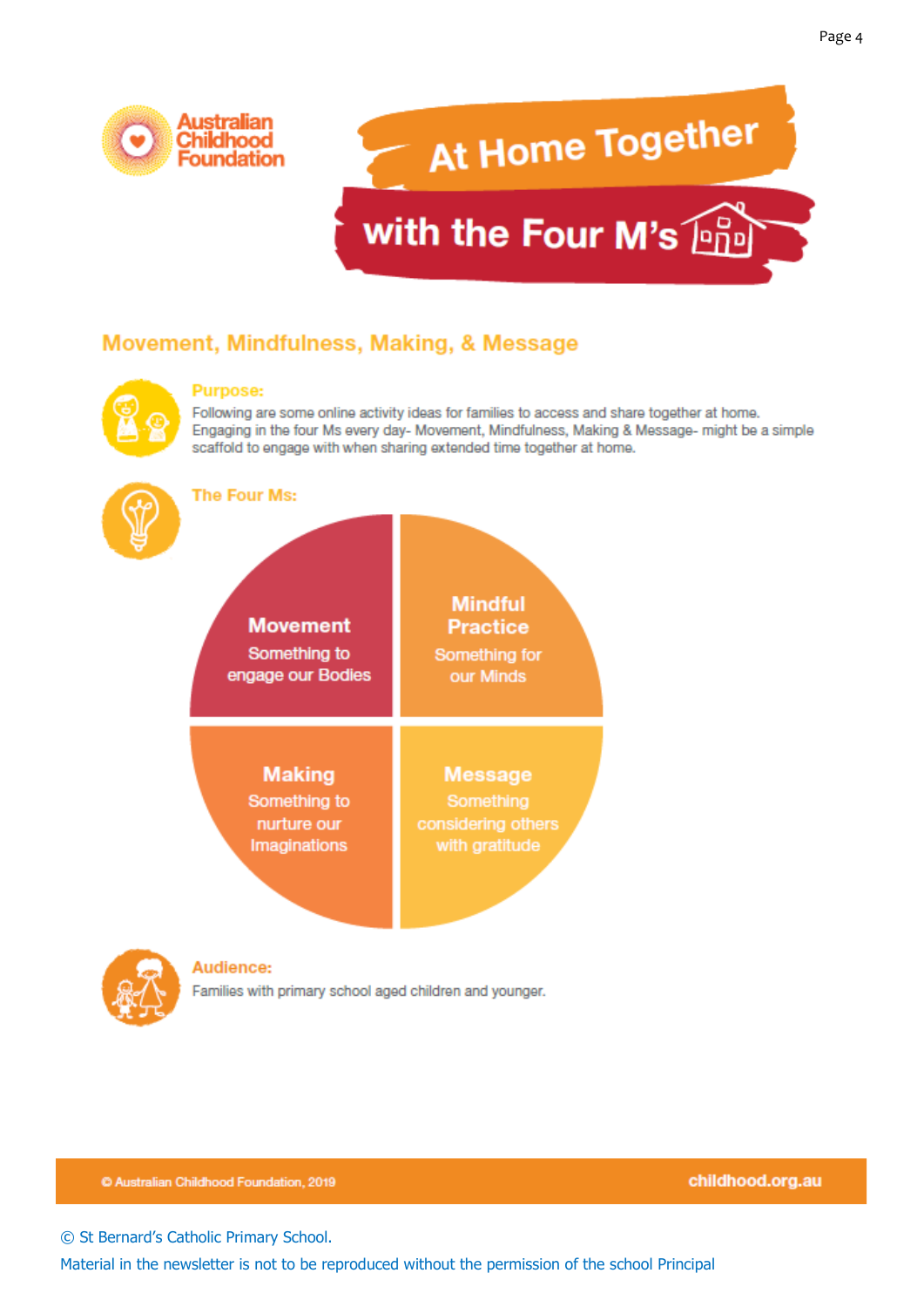





#### Movement Ideas-Something to engage our bodies:

Go Noodle- a bunch of short, sharp videos full of exercise, dance, movement, and fun. https://app.gonoodle.com/

Splash Games YouTube channel- Step by step videos of activities and games presented by kids, for kids, including hand clapping games, movement based games, group games, card games, tongue twisters, and more.

https://www.youtube.com/channel/UCieJgJGSjonwyuH7SomO2tg

Minute to Win It Games - 30 activities with videos that are fun and challenging and involve common objects from around the house.

https://www.thebudgetdiet.com/top-30-minute-to-win-it-games

What Mom's Love - More active indoor activity suggestions https://whatmomslove.com/kids/active-indoor-games-activities-for-kids-to-burn-energy/



#### Mindfulness Practices- Something for our Minds:

Inner Kids- Videos and audio of mindful activities and meditations for children and parents/carers https://www.susankaisergreenland.com/

Peaceful Kids - 7 Guided meditations for children and parents/carers https://www.peacefulkids.com.au/meditations1.html

Cosmic Kids- Lots of yoga and mindful activity videos for children https://www.cosmickids.com/

Headspace- Ideas fo exploring mindfulness with children and young people https://www.headspace.com/meditation/kids

C Australian Childhood Foundation, 2020

Page 5

© St Bernard's Catholic Primary School.